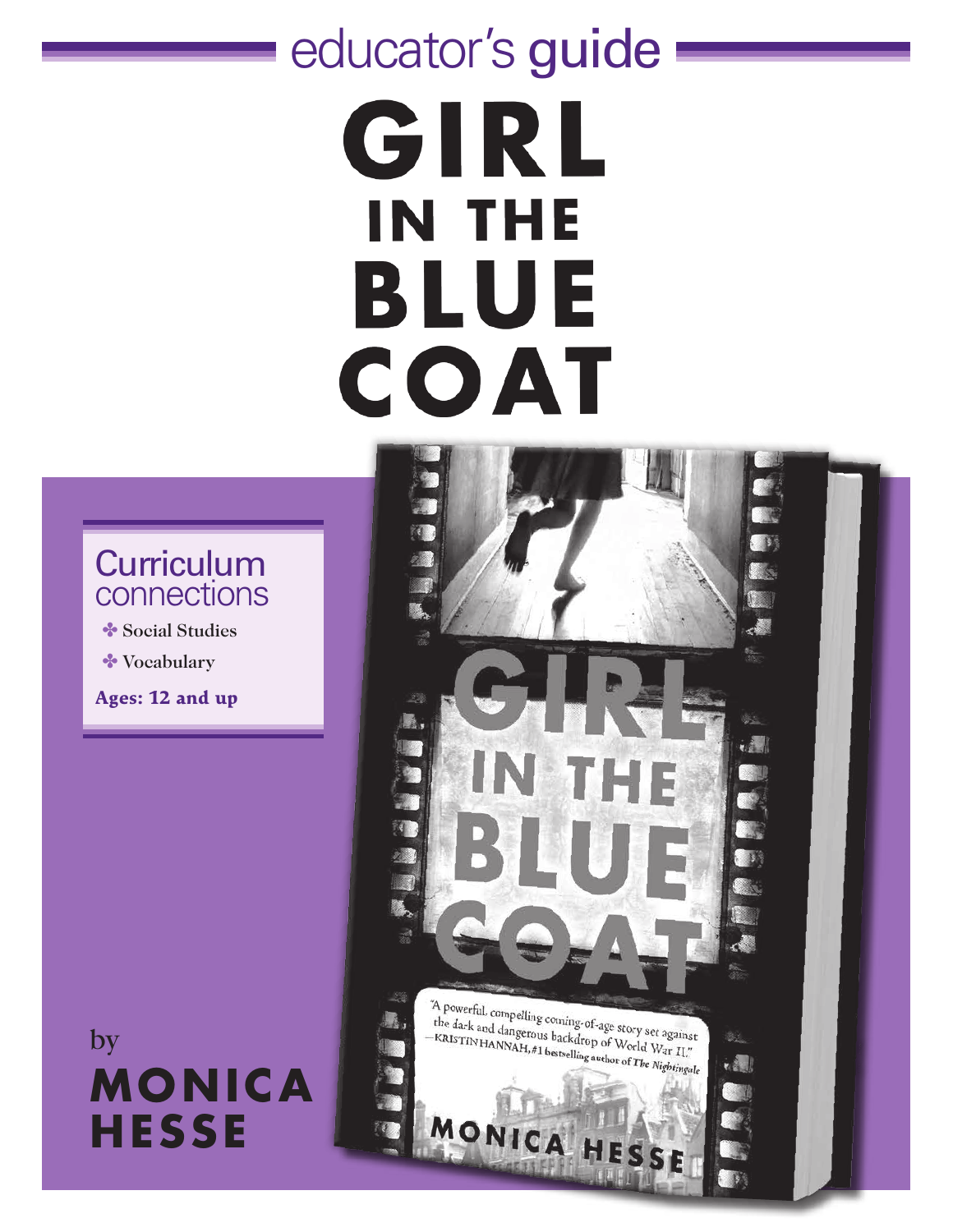# VOCABULARY BY CHAPTER

- **1.** dismount, illicit, comrades, haphazard
- **2.** onderduiker, deportation, rational
- **3.** immigrated, flouted, avert, momento
- **4.** lyceum, profiteering, voraciously, waylaid
- **5.** periphery, traipsing, amateur, blockaded
- **6.** exerted, anise, pretense, composure, sutures
- **7.** infinitesimal, vouch, sadistic, sycophants
- **8.** vindictive, mirthless, altruistic, resistance
- **9.** audacious, propaganda, intricately, varnish
- **10.** pantomime, fanaticism, incredulously
- **11.** dialogue, repugnant, improbably
- **12.** imperceptibly, constituents
- **13.** profusely, cryptic, absentmindedly, rational
- **14.** prospective, residential, proprietor
- **15.** valise, chastise, atrocities
- **16.** mundane, perfunctorily, sentimentality
- **17.** dictate, lunatic, listlessly

# VOCABULARY

Before beginning the novel, have students pick 15 words from the provided list or choose the ones you'd like to focus on as a class. Then, offer students some choices to show how they've mastered the words by selecting two of the following activities to complete:

## Context

Write sentences that reveal the meaning of the word in the context of an original sentence.

## Simile/Analogy

Write a simile or analogy for each of the words (that makes sense, of course).

- **18.** repelling, rationally
- **19.** ordinary, impeccable, parquet
- **20.** farce, razzia, foreground
- **21.** brash, transit, obsequious, bludgeoned
- **22.** euphoric, jeopardize, reprieve, resigned
- **23.** coherent, intimate, impersonate, disheveled
- **24.** contingencies, practicalities
- **25.** enormity, tattered
- **26.** craggy, exhilarated, cobblestone
- **27.** reckless, dumbfounded, gesture
- **28.** observant, banal
- **29.** drudgery, quaint, resigned, inappropriately
- **30.** puckered, uncertainly, doppelganger
- **31.** illicit, infinitely, dignified
- **32.** exasperated, hysterical
- **33.** interloper, amalgamation

## Crossword

Create a crossword puzzle based on the words that provides clues and definitions to solve the puzzle. In addition, provide an answer key. (Example–Clue: a person who is in a place they do not belong; Answer: INTERLOPER.)

## Symbol

Create a symbol (or simple sketch) that will help you remember the meaning of each word. FYI: the use of color has been proven to enhance memory.

\*To challenge advanced students, consider assigning additional words.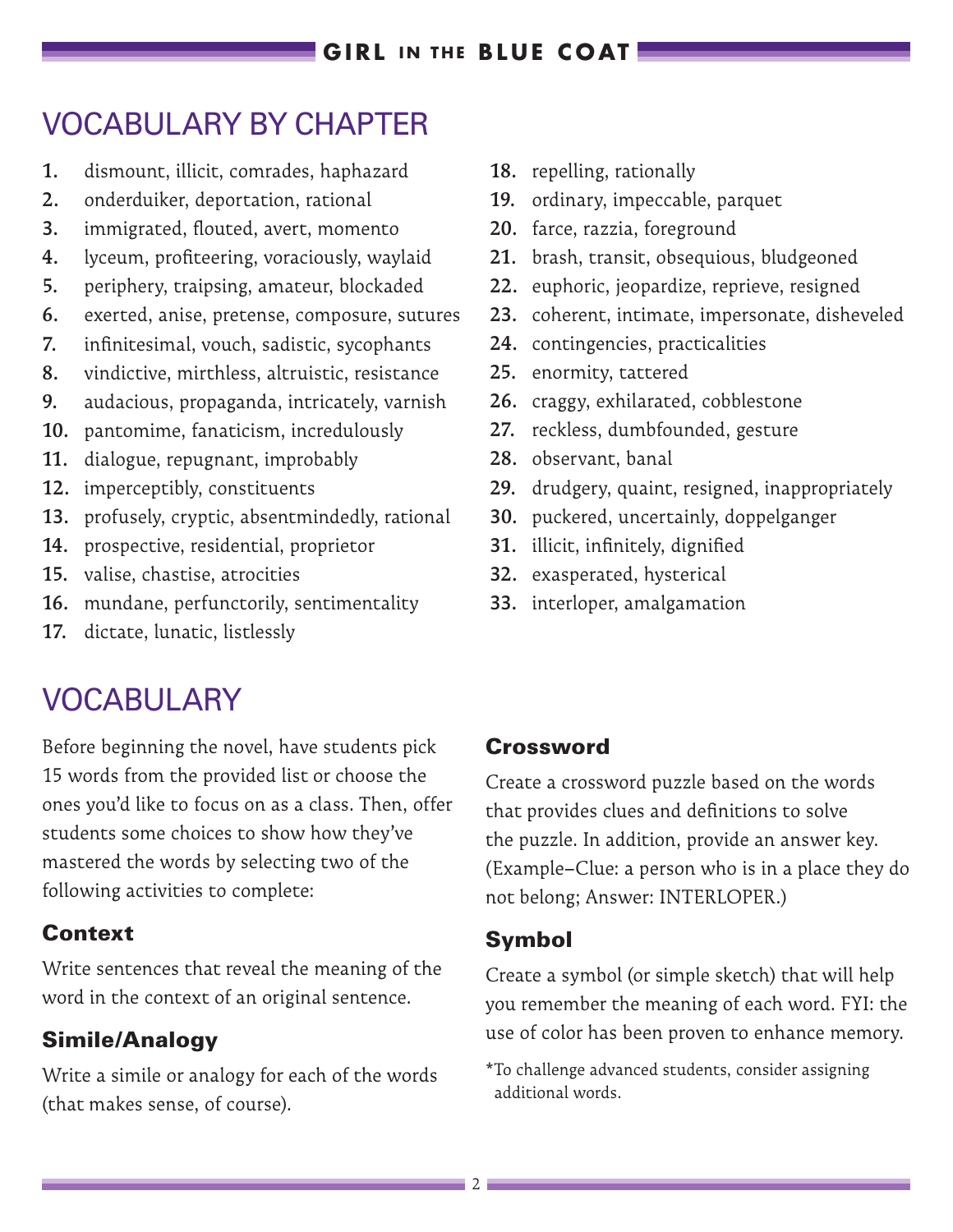#### **GIRL IN THE BLUE COAT**

# WHILE READING

Have students read the prologue and the first chapter. As they read, ask students to write on an index card everything that they learn about Hanneke and her life in Amsterdam. The information may be stated directly or implied, so students should be able to cite where in the book they found it. Students can use this index card as a bookmark as they continue reading. Using the back of the card, have students track all the clues Hanneke is given about Mirjam and her disappearance. Again, make sure students note the page number where the evidence was revealed for easier discussion later.

# DISCUSSION QUESTIONS

**1.** How does Hanneke react to Mrs. Janssen's story of Mirjam Roodvelt? Why do you think she reacted that way?

**2.** What is the significance of the scene with the Biermans that Hanneke witnesses during lunch with her parents?

**3.** Why does Hanneke believe that her old boyfriend, Bas, would not recognize her? How does that impact her thoughts about finding Mirjam?

**4.** Why has Hanneke decided to get involved with finding Mirjam? What would you do if you were in Hanneke's shoes?

**5.** Describe what happened when Hanneke visits the Jewish school for information on Mirjam. Why was she so careless?

**6.** Analyze Hanneke's interaction with German soldiers. How does she manipulate the interactions? List the character traits of Hanneke that are revealed by these interactions.

**7.** Summarize what the reader has learned about Bas and Hanneke by the end of chapter six. Why

is the author pacing out the details rather than revealing all of them at once?

**8.** Imagine you are Hanneke and invited to listen in at the meeting at Leo's apartment. What do you notice about the attendees? What do you think of their purpose?

**9.** What does Hanneke learn on her walk with Mina and baby Regina?

**10.** How does Mina handle the German soldier with the empty baby carriage? What does that exchange reveal about Mina? What does Hanneke's reaction reveal about her?

**11.** Summarize the flashback to the news of Bas's death. Why does Hanneke feel responsible? Decide whether her feelings are justified or not, citing evidence to support your position.

**12.** Who is a great surprise to Hanneke? Why? What does she learn from Mina about this person's house? What clues does she discover?

**13.** What's special about Mina's photography? Do you think her work is worth the risk or not? What clues are hidden in the color slides?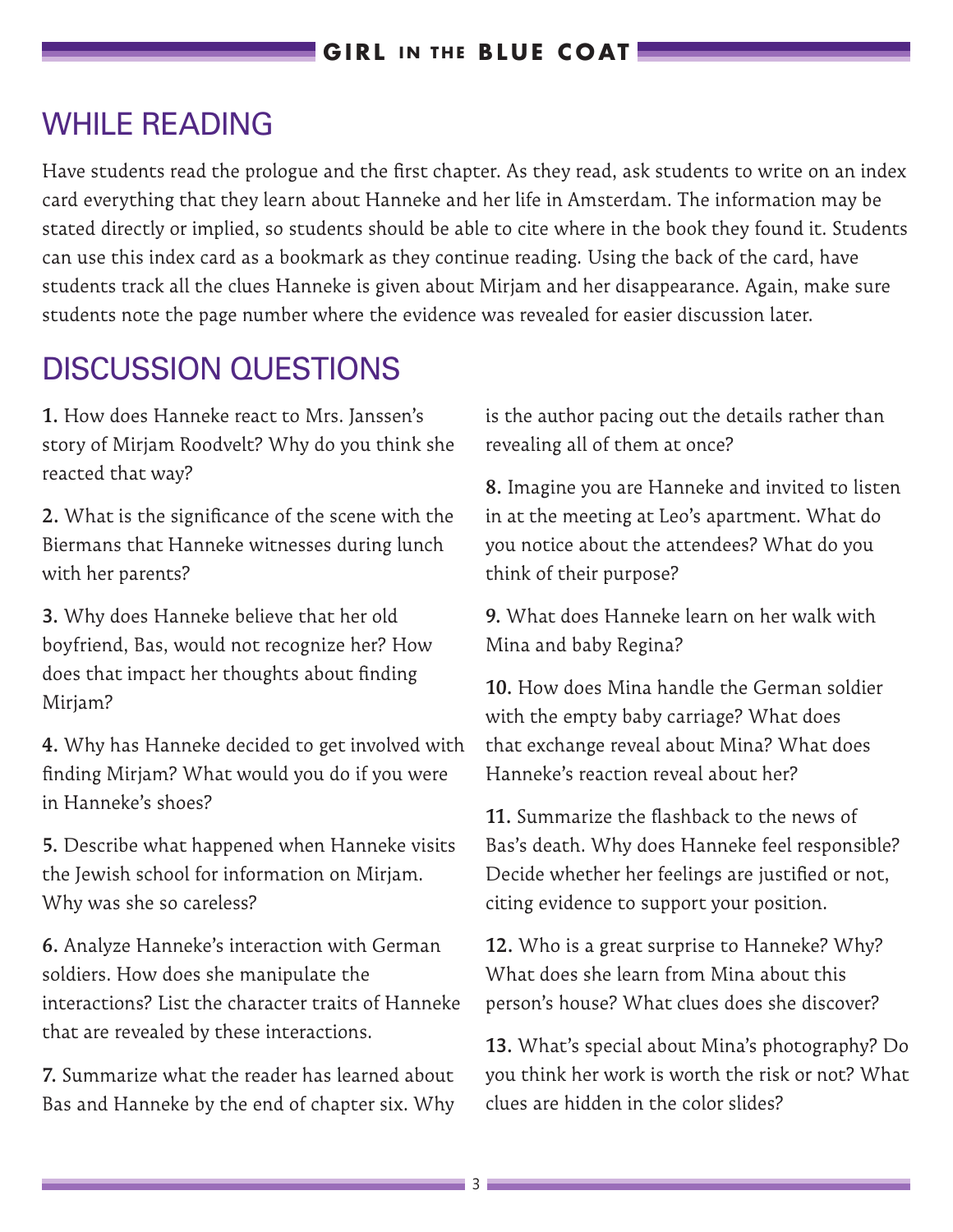#### **IRL IN THE BLUE COAT**

**14.** What problem did Mina create? How does she offer to solve it? How can Hanneke make a difference in this situation? Summarize the plan.

**15.** How does Hanneke's choice to stay out all night change her relationship with her parents? How have all of these young people changed because of the war?

**16.** List the steps in the plan that Willem and Hanneke create to save Mirjam and the camera from most dangerous to least.

**17.** What happens between Ollie and Hanneke as they wait for transport? How does it change their understanding of each other, and their relationship? What does it make Hanneke realize about the war?

**18.** Where have they taken Mirjam? How does everyone react to the news? Were you surprised by this event?

**19.** How does Hanneke pay her respects to Mirjam? Why does she keep everything a secret from her parents? Would you be able to keep something like this from your own parents?

**20.** After the funeral, when the group goes on a bike ride, Hanneke has an epiphany. What was it? Why does she react the way she does?

**21.** Who was the person buried? How is Hanneke certain of it, and how does this realization change her mood and thoughts?

**22.** Explain Christoffel's part in the whole story. Why does Hanneke have great empathy for him?

**23.** Summarize what Hanneke learns at the inn about that fateful night. How did things go so terribly wrong?

**24.** Throughout the book, Hanneke often reflects on her friend Elsbeth. How does this relationship mirror the friendship between Mirjam and Amalia?

**25.** Explain the significance of this quote: "Maybe we can't barter our feelings away, trading good deeds for bad ones and expecting to become whole (p.300)."

**26.** Read the author's note. How did the author's training as a journalist help her write this book?

**27.** How does the author keep tension throughout the story? Whose story fascinated you most and why?

**28.** Why do you think the author chose to close the story with a memory of the narrator and her first love?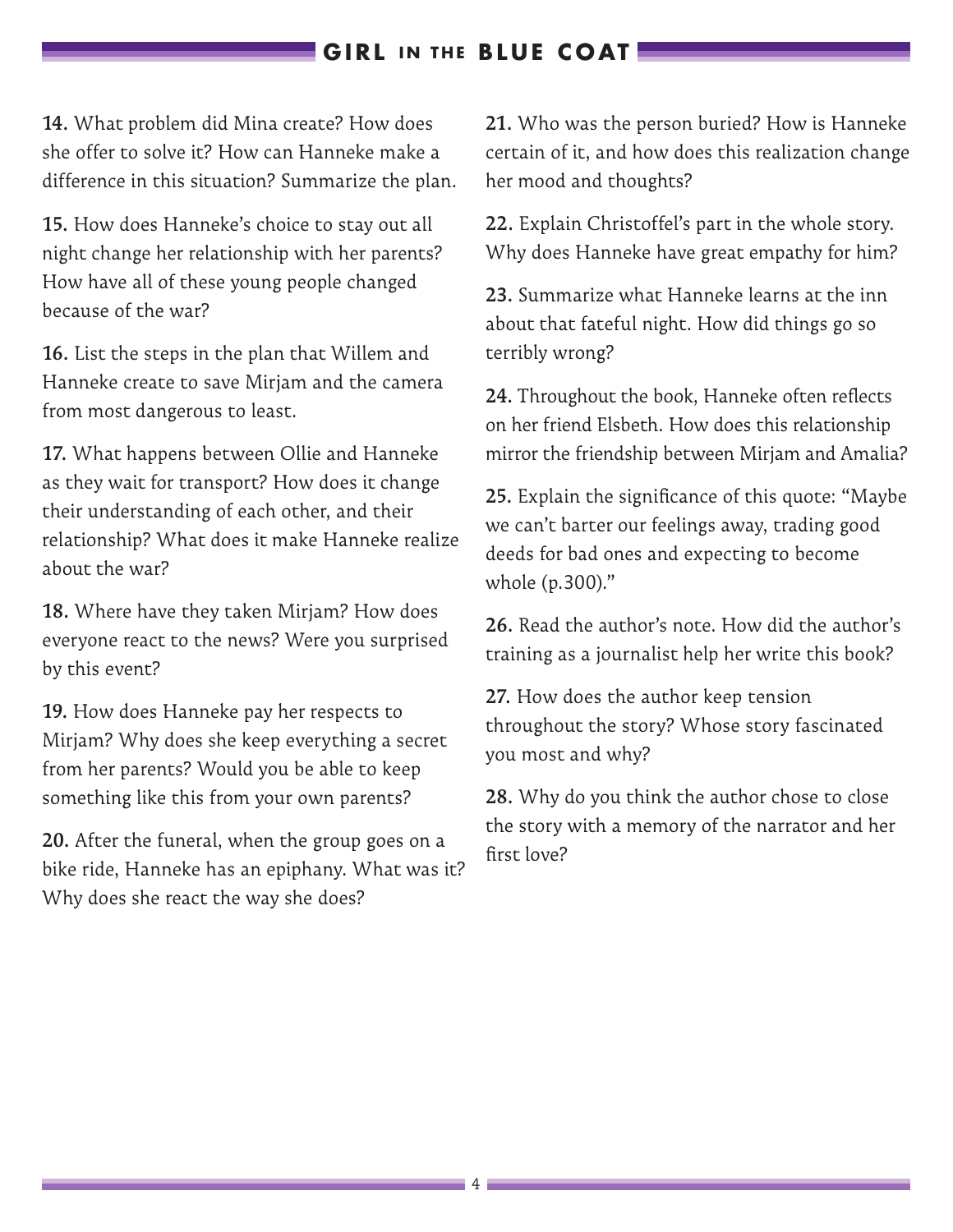# **RESEARCH**

Ask students to create a pamphlet like one a tourist might pick up for an overview of one of the locations listed below:

- Amsterdam
- Rembrandt Square (Het Rembrandtplein)
- Jewish Cultural Quarter of Amsterdam
- Amsterdam's National Holocaust Memorial (the former Hollandsche Schouwburg)
- University of Amsterdam
- The Hague (Den Haag)
- Kijkduin

Encourage students to use reliable, accurate sources and to cite them, as necessary. No more than 10% of their writing should be a direct quote from a source. Students need many opportunities to practice the research skills of paraphrasing material into their own words, finding key quotes, and summarizing information. Share the graphic organizer below to help guide their work.

## **SOURCE INFORMATION:**

**(Title, Homepage, etc.)**

#### **Author:**

**Date of Publication:**

#### **KEY QUOTE:**

Choose only the most important information and cite it EXACTLY as the original. Use quotation marks to denote where it begins and ends.

#### **PARAPHRASE:**

Put information into your own words. Use no more than three words in a row from the original.

#### **SUMMARY:**

What is the most important idea? Why does this information matter to a reader?

# WRITING

Ask students to select two of the topics below to illustrate their understanding of the novel and the literary elements within it.

## Letter Writing

Write a letter from the perspective of one character in the book to another, summarizing key events and your response as the character to them.

## Summary

Write a one-sentence summary for each chapter. In addition, find a key quote that best represents that chapter and cite it correctly.

## Character Analysis

Discuss the development of a key character in the novel, using quotes to back up your assertions. Choose a round, dynamic character for this assignment.

## Setting

Write two paragraphs about the setting of the novel and how it impacts the plot. Remember that setting includes historical time period, location, weather, and time span (a single day, a year, etc.).

## Theme

Write two well-developed paragraphs discussing one of the major themes in the novel. Use at least two quotes, and embed them correctly into your essay.

## **Creative**

Write a scene between two characters that is not currently depicted in the novel. It can be a flashback, prequel, or a sequel to the story but it must stay true to the characters. Be certain you follow the conventions of dialogue, which must be included.